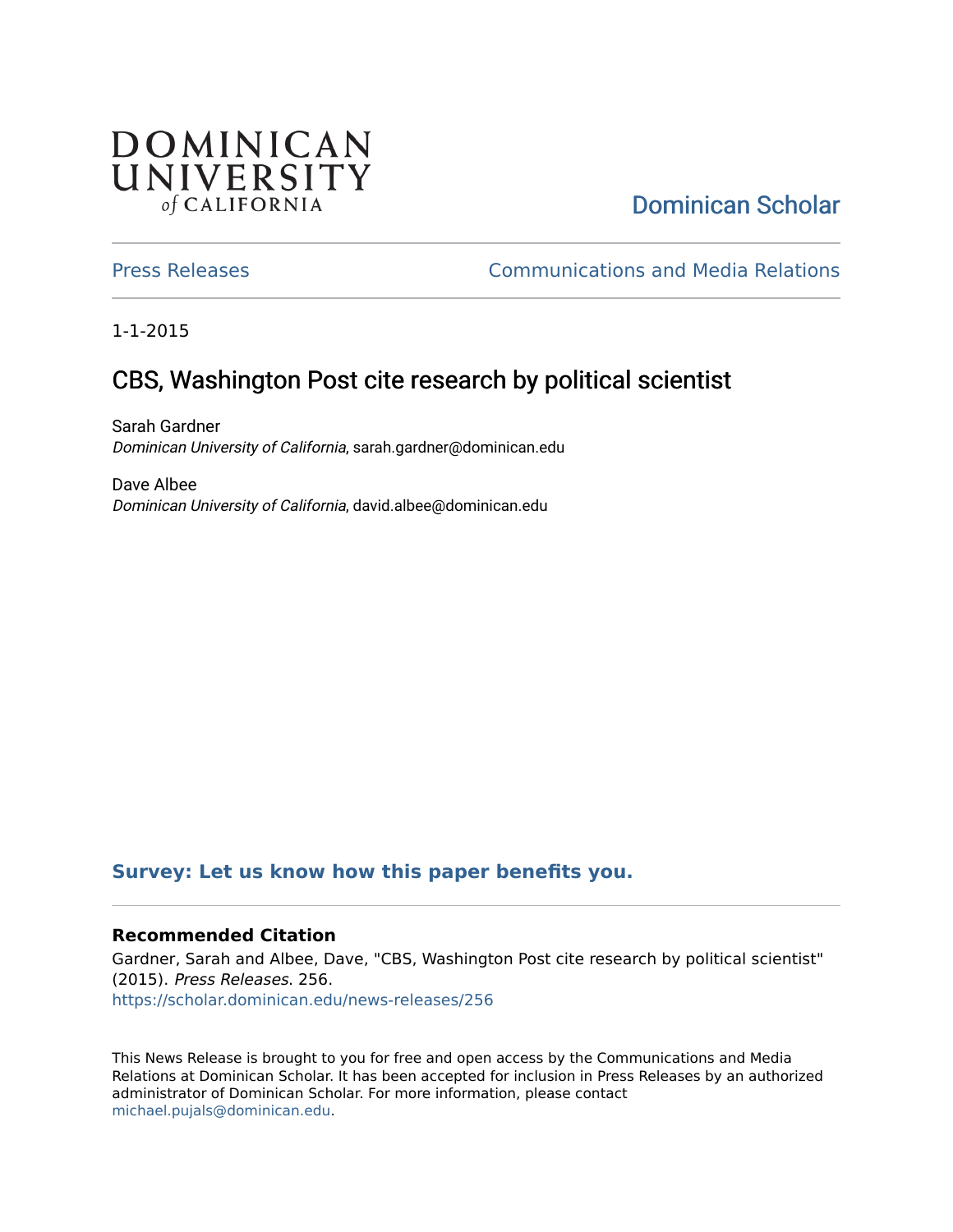### **CBS, Washington Post cite research by political scientist**

Dominican University of California political scientist Alison Howard and colleague Donna Hoffman, an associate professor of political science at the University of Northern Iowa, have released new data examining how many of the legislative requests President Obama made in his 2014 State of Union Address were adopted by Congress.

CBS radio, Columbia Journalism Review, FiveThirtyEight, Politico, The Washington Post, and The Washington Times were among the media outlets covering State of the Union research by Howard and Hoffman before and after President Barack Obama's State of the Union Address on January 20.

Hoffman and Howard, chair of **Dominican's Department of Political Science and International Studies**, developed a tool to assess a president's success by calculating how many of the legislative requests presidents make of Congress in their State of Union Address get adopted in the next session. Modern presidents (presidents since 1965) include specific calls for Congressional action in their State of the Union Address, with a median of 31 requests per address. President Clinton holds the record for most requests - 87 requests in 2000.

President Obama's median full and partial request success rate was about 45 percent during his first term practically identical to Ronald Reagan's full terms in office and slightly above the median yearly rate of 43 percent. However, he has seen his success rate decline since the Republicans took control of the House in 2011. In 2012, his full and partial success rate was 21.4%. In 2013 only two of his legislative requests were enacted by Congress for a success rate of 4.9%. In 2014 he fared slightly better, with 13.8% of requests fully successful and 17.2% of requests either fully or partially successful.

Howard and Hoffman have spent the past decade studying how presidents use the State of the Union Address to communicate with the public and request legislation of Congress.

In their book Addressing the State of the Union, Hoffman and Howard explored how and why the State of the Union Address came to be a key tool in the exercise of presidential power. They outline ways presidents use it to gain attention, to communicate with target audiences, and to make specific policy proposals.

In their 2012 paper "Obama in Word and Deeds," which appeared in Social Science Quarterly, Hoffman and Howard examined how President Barack Obama used the State of the Union Address during his first term, noting both differences and similarities between Obama and his predecessors.

Howard notes that Obama's rhetorical choices in the State of the Union Address portray him as an unusual chief legislator in many ways. He is deferential to Congress on legislative detail, tending to focus his SUA requests on large-scale items and leaving the details of legislation to Congress. His use of symbolic rhetoric also is unique.

"President Obama uses individuals and historical examples to highlight the instrumental and effective role government has played in supporting the pursuit of the American dream," Howard said. "He offers recognizable examples that match his vision of the role of government in order to persuade Congress and the public that his agenda is one that should be enacted."

While Ronald Reagan began the process of incorporating key individuals into his State of the Union Address in 1982, all were representations of what he called American heroes, Howard said. George Bush continued Reagan's practice of recognizing key people, and Bill Clinton used guests as symbols of the policy successes for which he claimed credit. He also introduced AmeriCorp participants as a way of touting the program as a success while making the case that Congress should not cut the program.